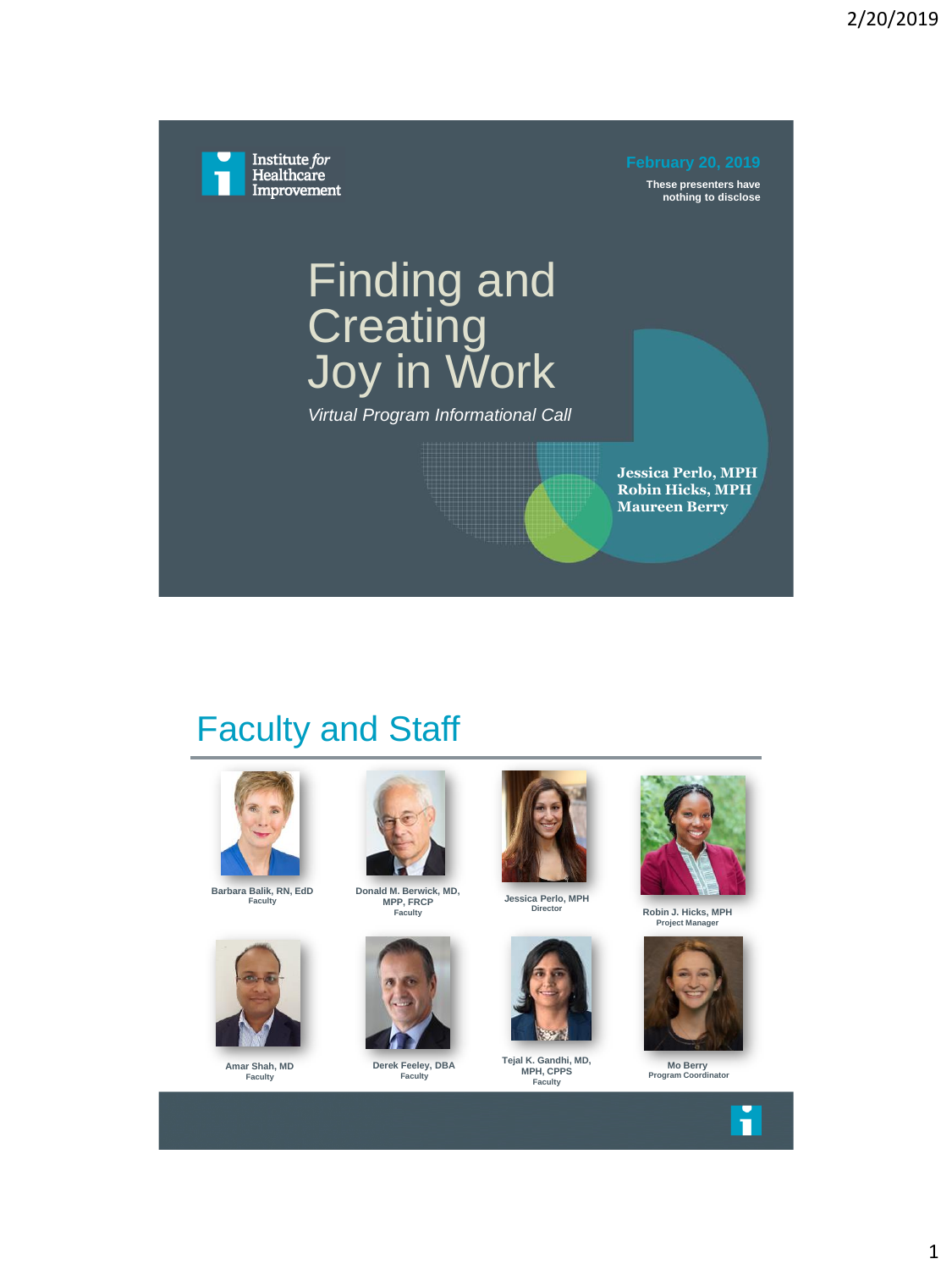# Welcome to IHI!

We will improve the **lives** of patients, the **health** of communities, and the **joy** of the health care workforce.

#### What We'll Cover Today

- ➢Course content and faculty
- ➢Who should attend
- ➢Course structure and dates
- ➢Course assignments
- ➢Course additions
- ➢Course communication
- ➢Your questions



n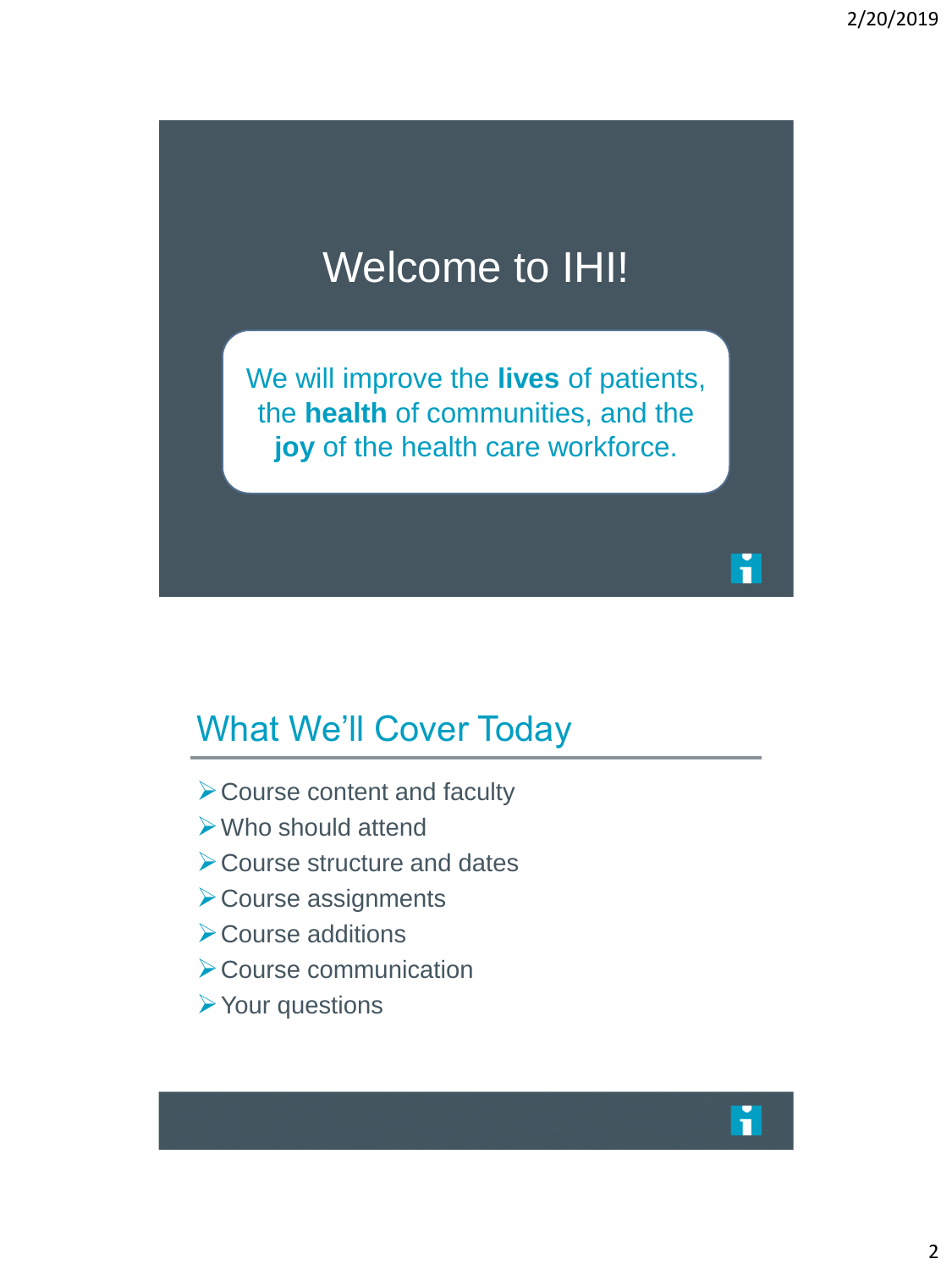### Course Objectives:

- Recognize the value of increasing joy in work at your organization
- Discuss key leadership behaviors that raise staff engagement and improve joy
- Discuss joy in work with staff using "what matters to you" framing
- Identify how behaviors that increase joy in work improve patient safety and other outcomes
- Identify at least two changes in your organization that will lead to greater joy in work
- Identify at least two measures you can use to determine if joy in work is increasing at your organization

#### Course Content

- Why Joy?
- IHI Framework for Joy in **Work**
- "What Matters to You" **Conversations**
- Measuring Joy
- Testing & Sustaining



П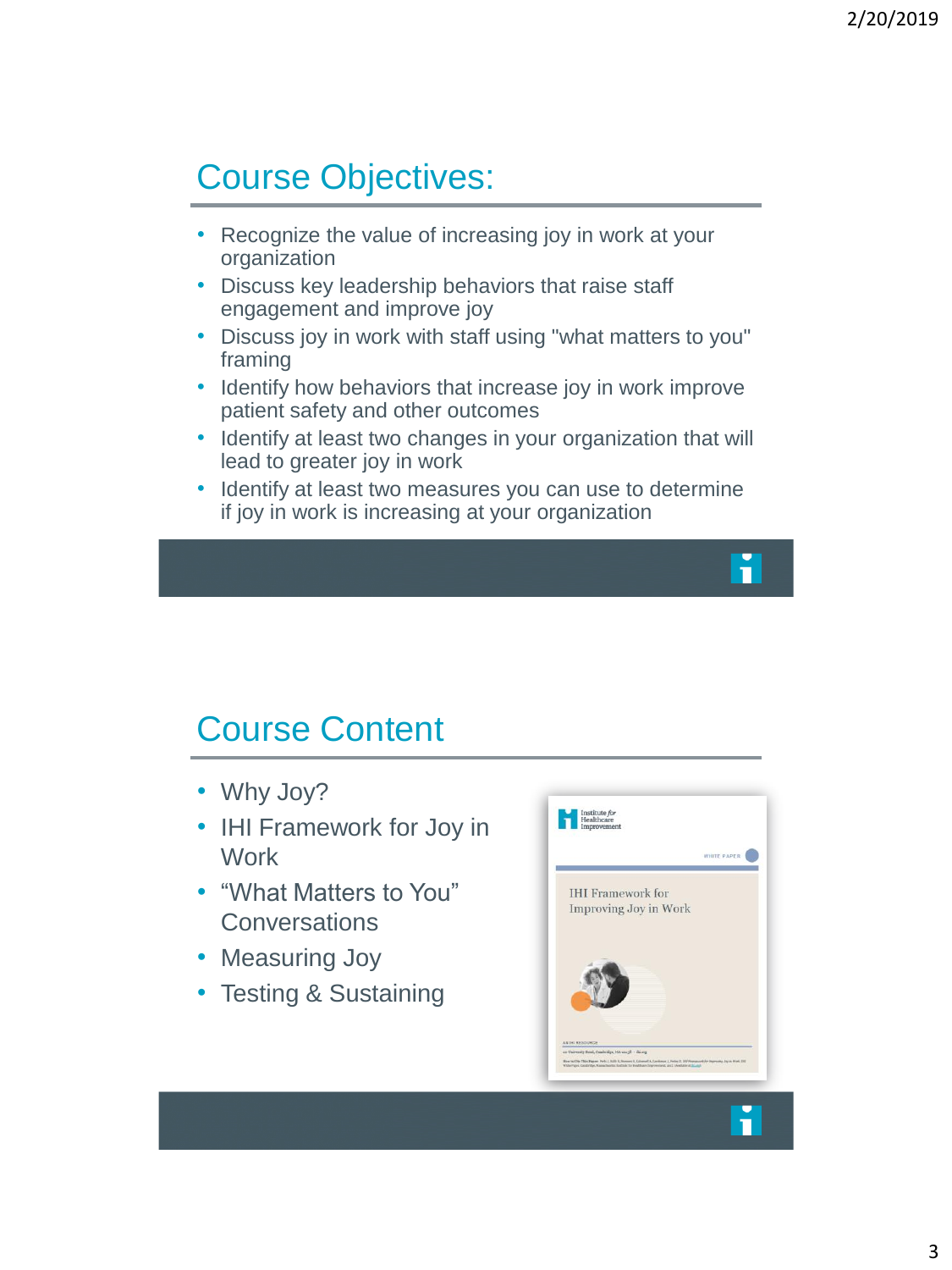#### Who Should Attend:

- $\checkmark$  Leaders at all levels
- ✓Managers
- ✓Administrators
- ✓Care teams
- $\checkmark$  Anyone responsible for organizational outcomes in quality, safety, patient experience, staff satisfaction, and financial results

#### Course Structure

- Bi-weekly video lessons and assignments
- Three group calls hosted by expert faculty
- Shared learning opportunities on social media
- Opportunity for added coaching

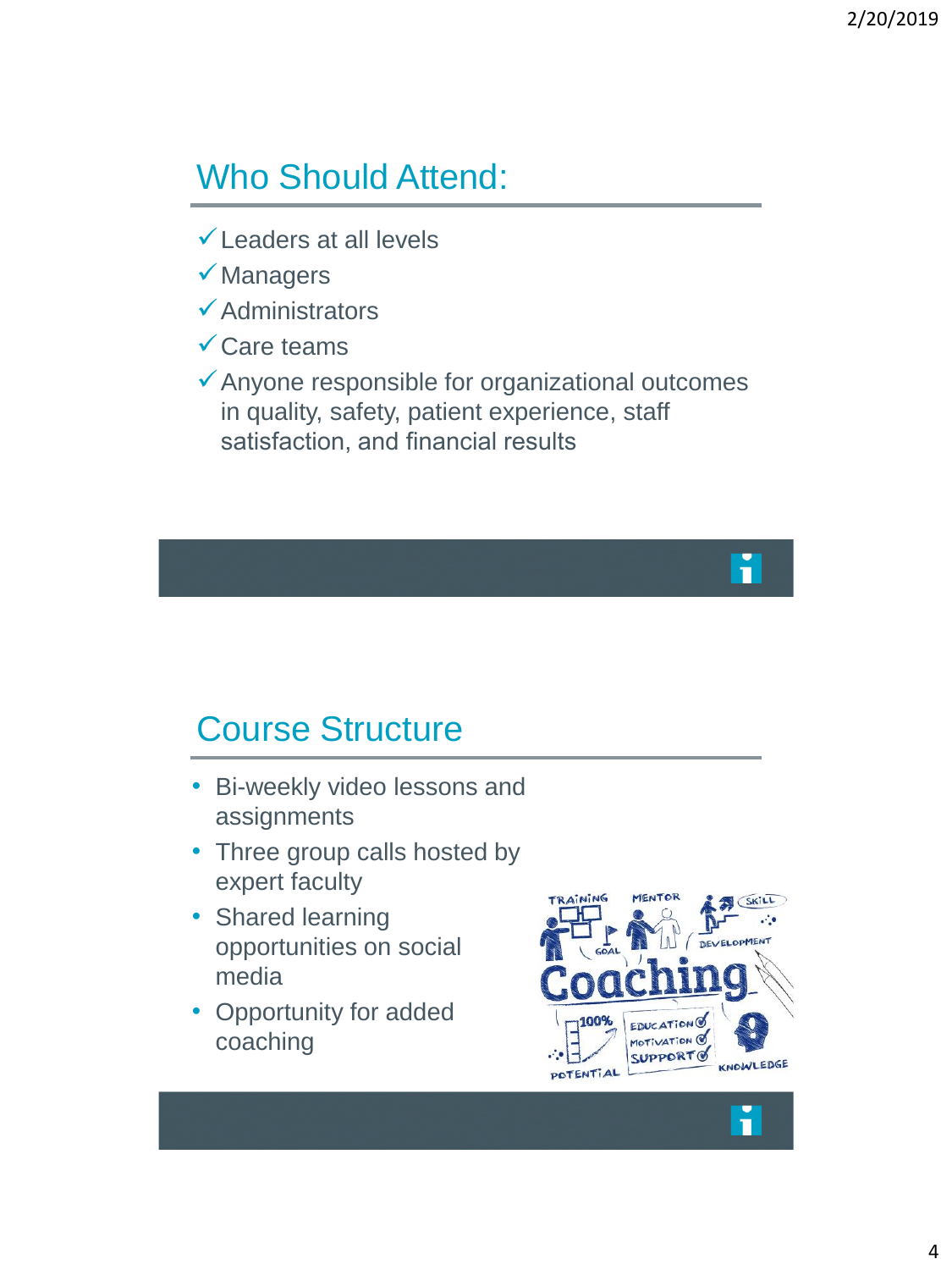### Added Coaching

- 3 forty-five-minute calls with an expert faculty member
- Develop leadership skills to remain focused and consistent when running an improvement project
- Discuss specific measurements and strategies for tracking progress
- Unite as a team with a common goal

## П

#### Course Dates

| <b>Date</b>                      | <b>Topic</b>                                 |
|----------------------------------|----------------------------------------------|
| March <sub>5</sub>               | Lesson 1: Why Joy?                           |
| March 19                         | Lesson 2: IHI's Framework for Joy in Work    |
| March 19                         | Lesson 3: Finding Pebbles and Getting Buy-in |
| April 10, 11:00 AM - 12:00 PM ET | Call: How's Testing Going?                   |
| April 16                         | Lesson 4: How Do You Measure Joy?            |
| April 30                         | Lesson 5: Testing and Sharing Bright Spots   |
| May 9, 11:00 AM - 12:00 PM ET    | Call: Coaching Tests of Change               |
| May 14                           | Lesson 6: Sustaining and Spreading Joy       |
| May 22, 11:00 AM - 12:00 PM ET   | Call: What's Next?                           |

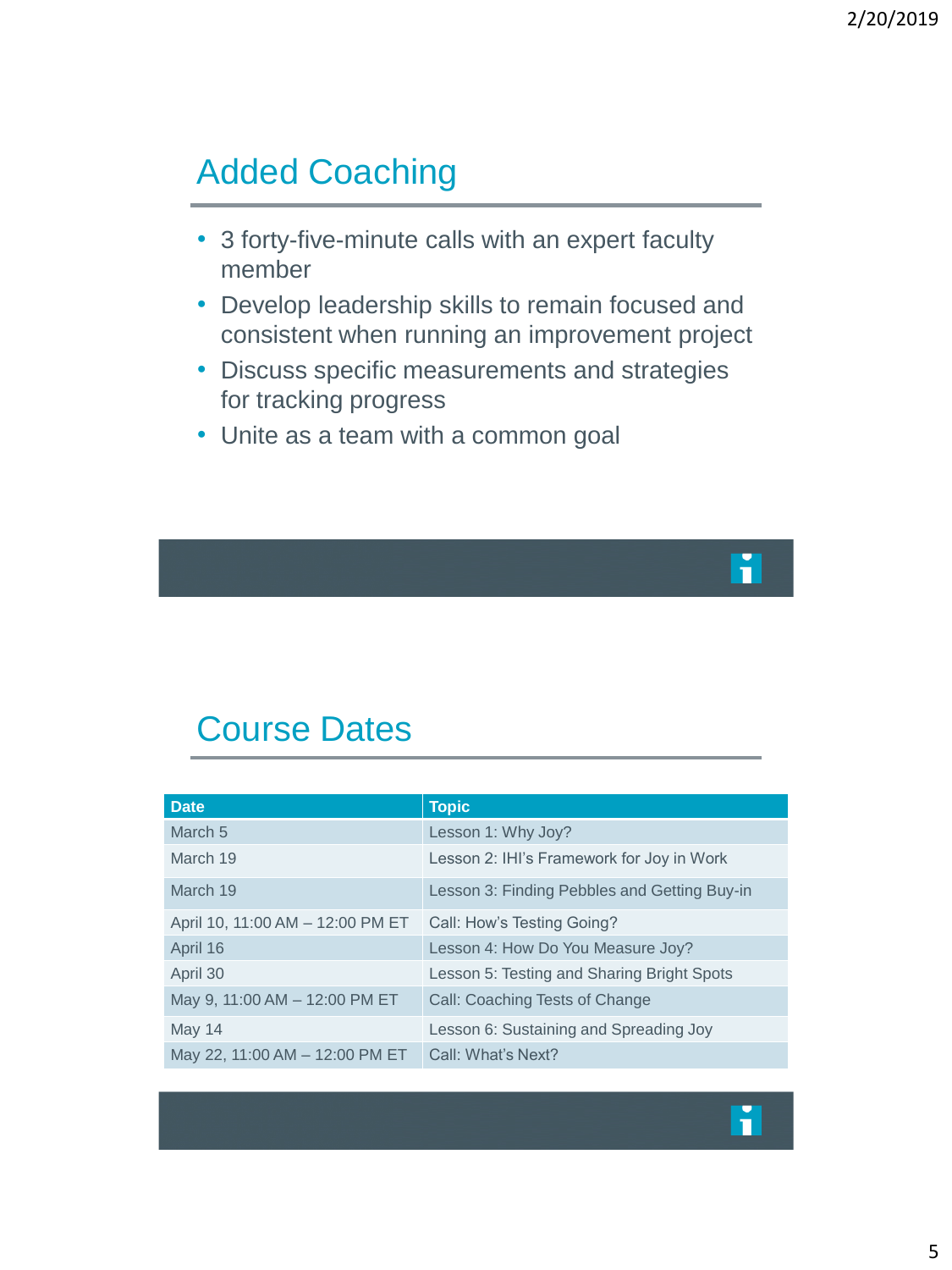#### Video Lessons



#### **Commitment**

- Approx. 1 hour per week
- Lessons consist of 5-8 videos, 7 minutes each